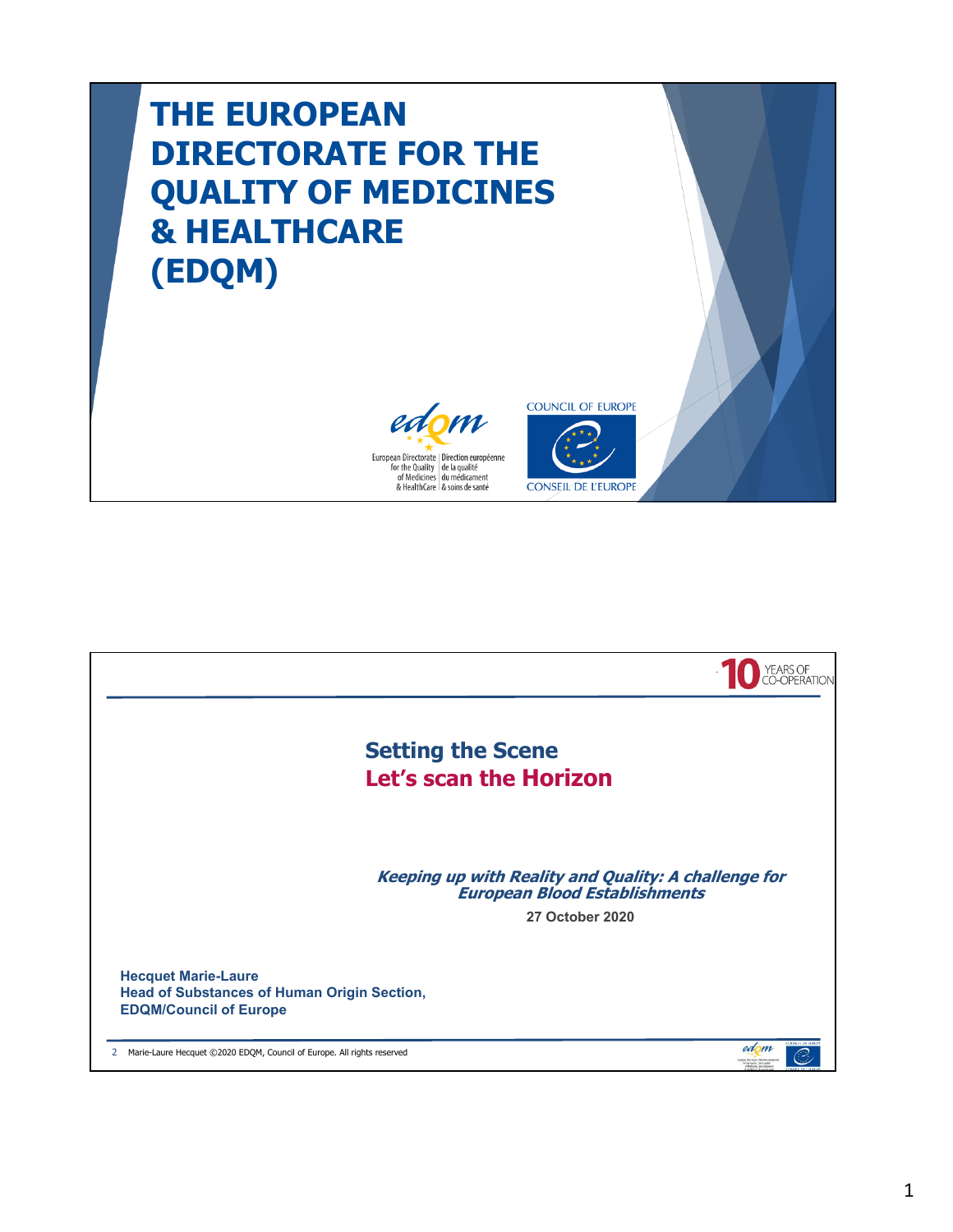

| <b>Models of Horizon</b><br><b>Scanning</b><br>developments through a systematic examination of potential threats and opportunities. |
|--------------------------------------------------------------------------------------------------------------------------------------|
|                                                                                                                                      |
|                                                                                                                                      |
|                                                                                                                                      |
|                                                                                                                                      |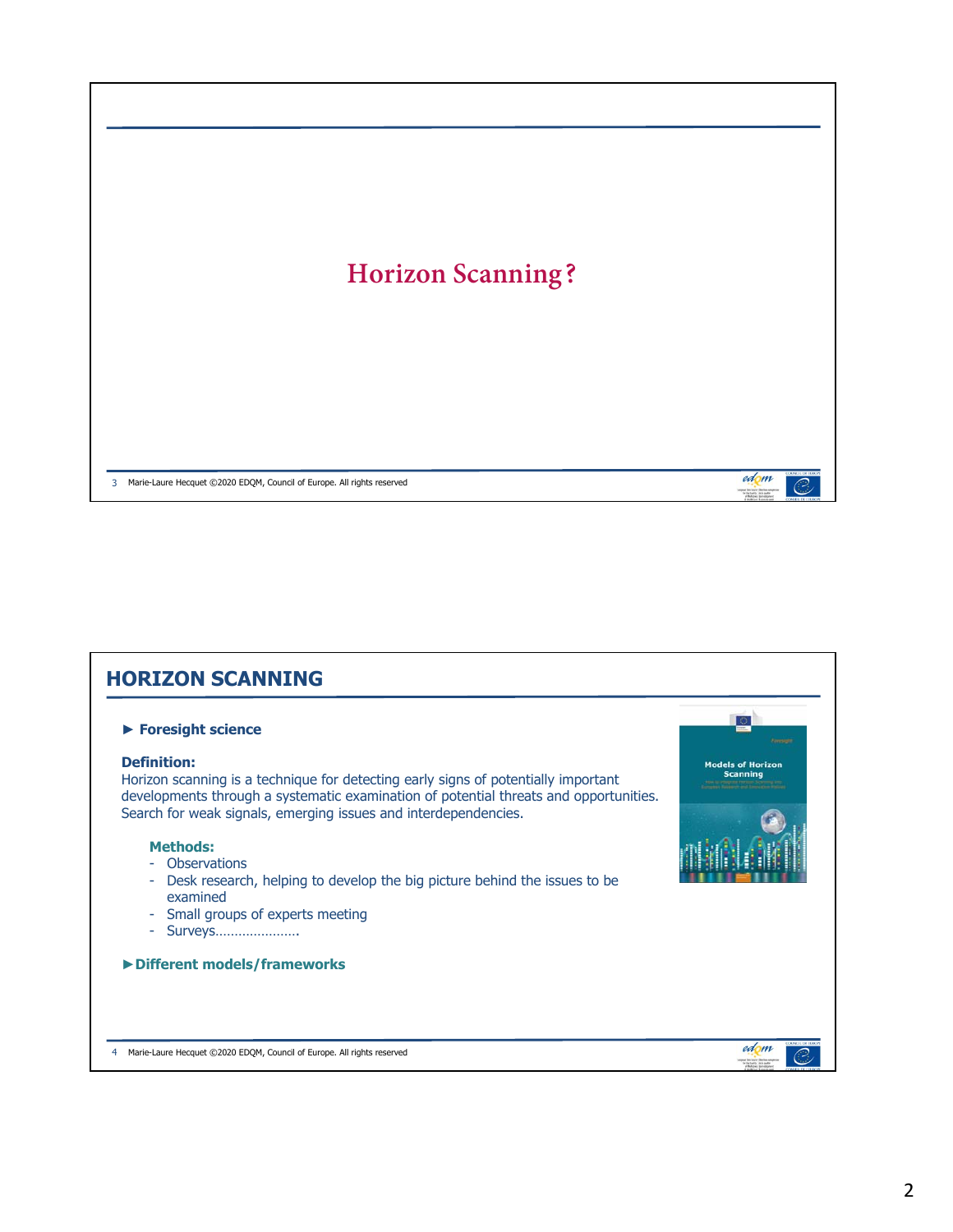

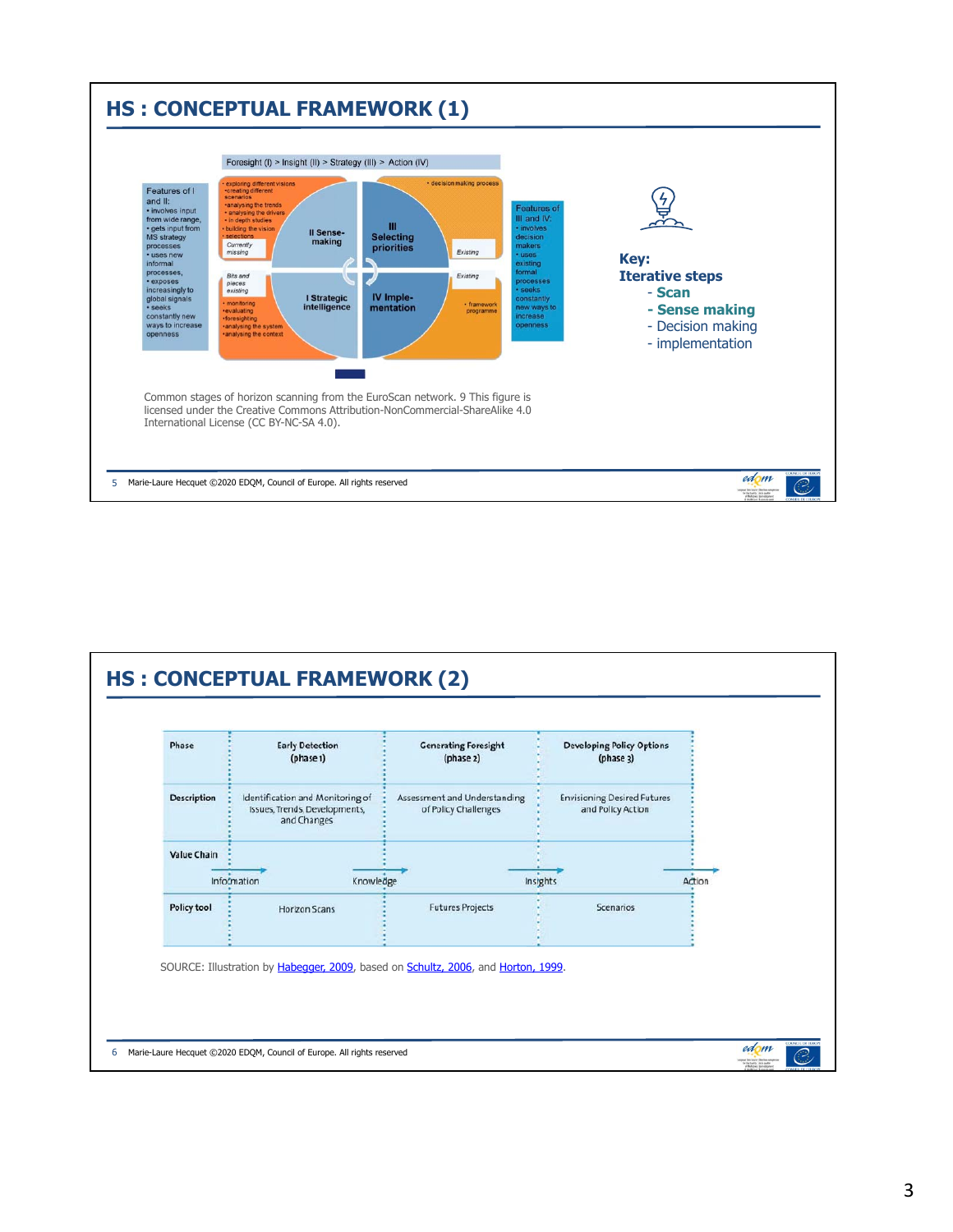

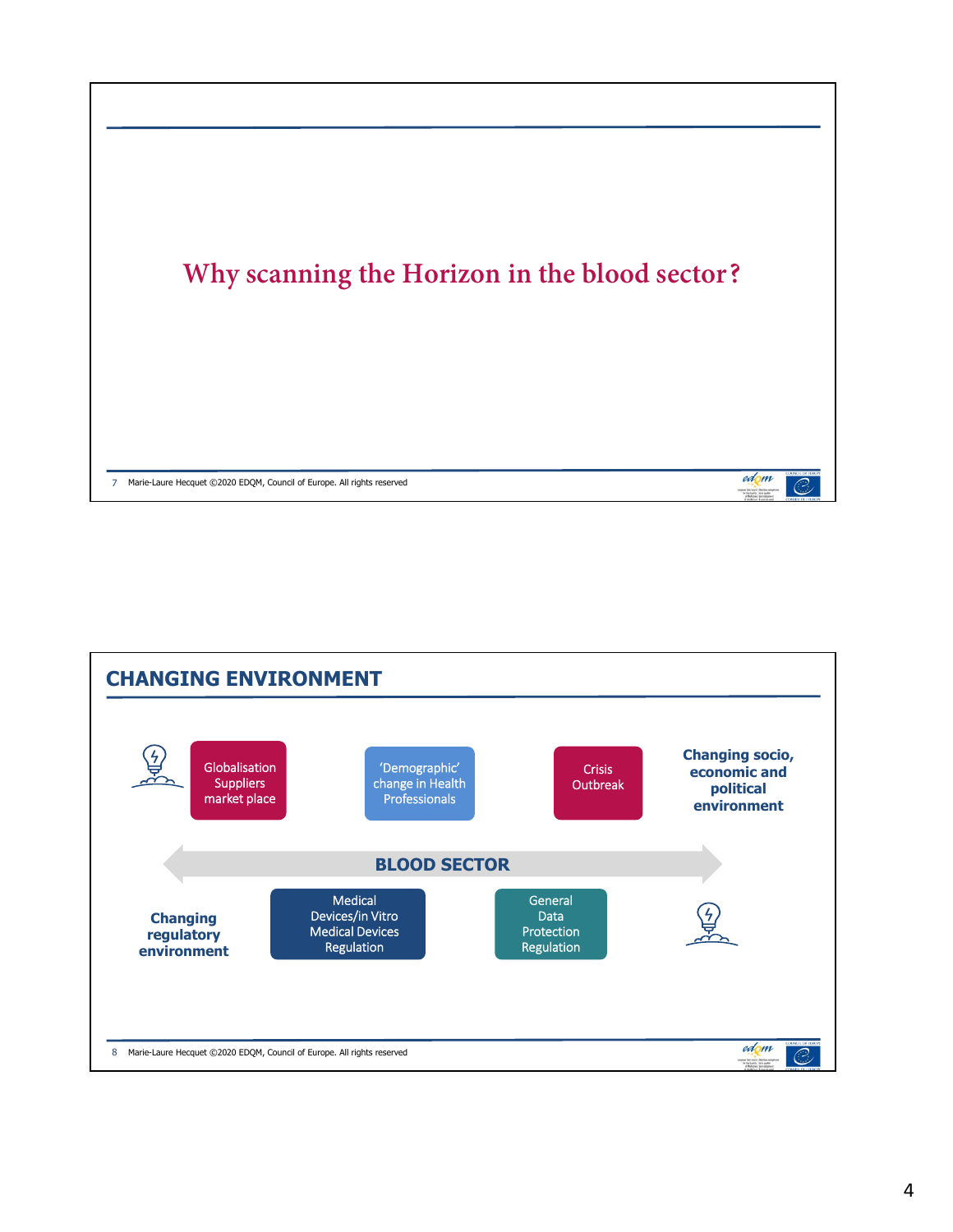## **COVID-19 CRISIS**

- Major disruption at all levels of healthcare services, including blood donations and supply.
- Impact on the **continuity of blood supply,** e.g. Decreasing number of donors, sick personnel, disruption/shortage in medical<br>devices
- Need to maintain **critical processes** such as collection and transportation,
- Reliance on **Quality Management System (QMS)** during the pandemic,
- Viewpoint of blood establishments/ regulatory/competent **authorities**,
- ► Experience and lessons learnt

9 Marie-Laure Hecquet ©2020 EDQM, Council of Europe. All rights reserved



edom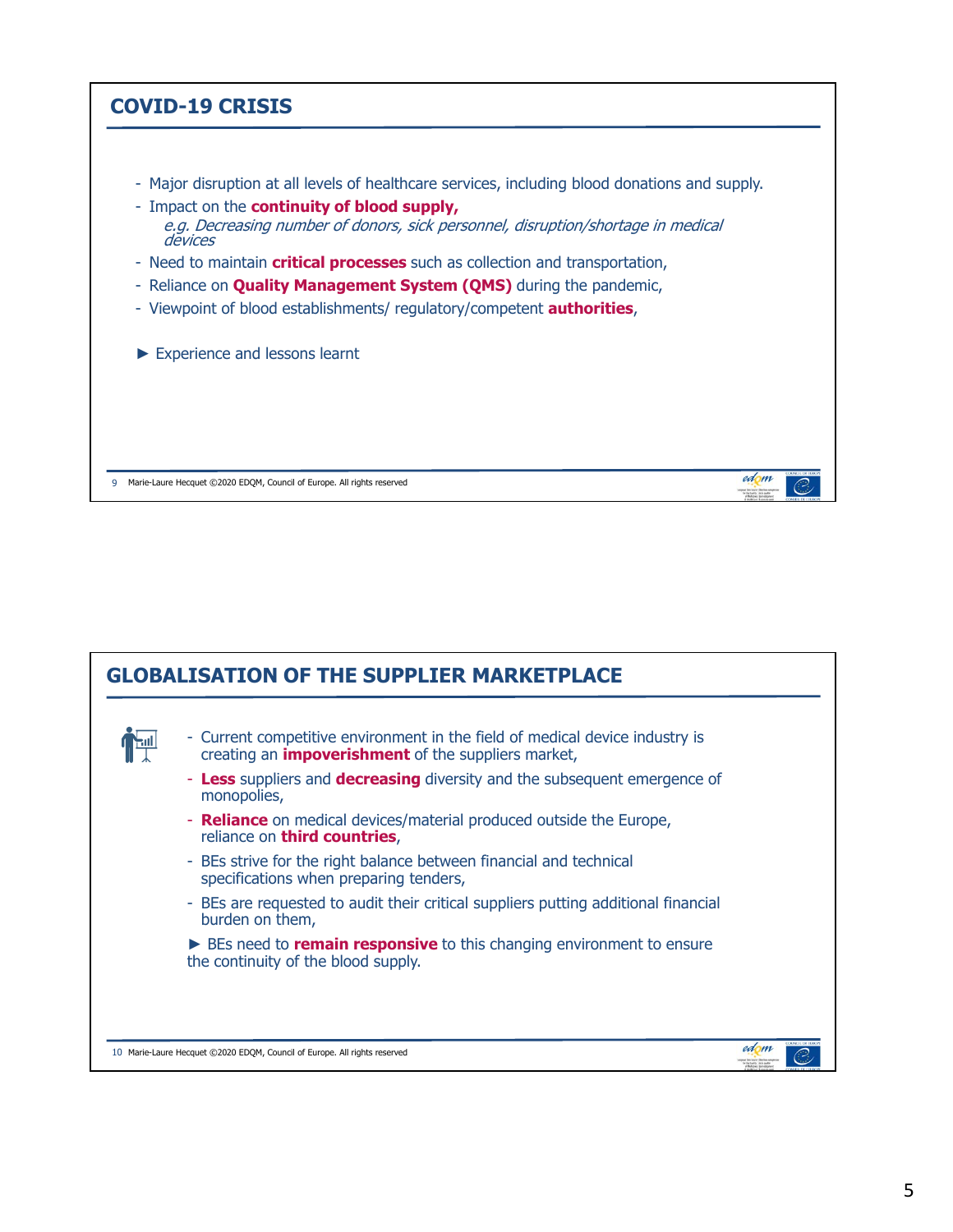

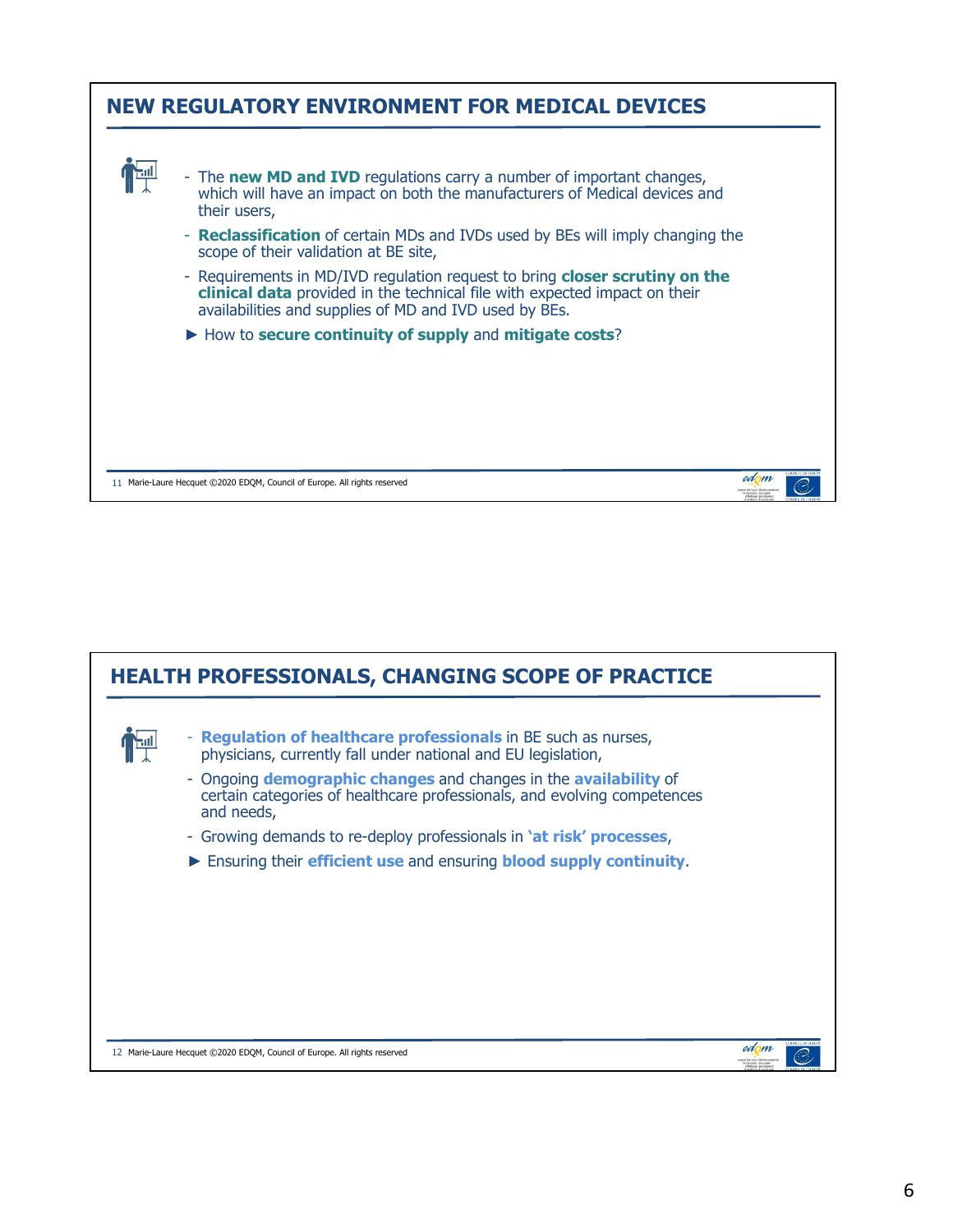